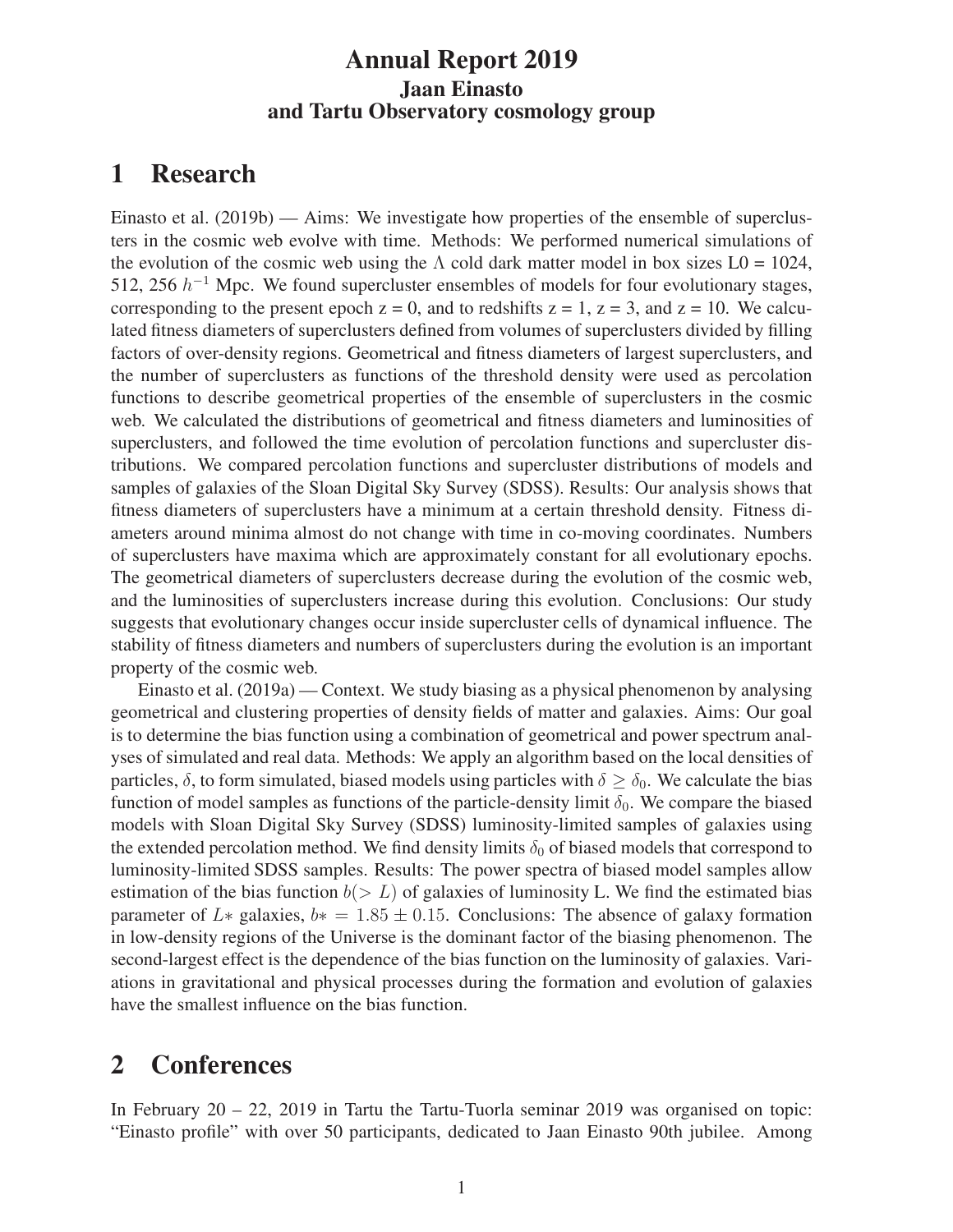participants were Rien van de Weygaert, Bernard Jones, Alexei Starobinsky, Mauri Valtonen, Rado Stoica, Alexis Finoguenov and many Finnish and Estonian cosmologists. Jaan Einasto had presentations "Evolution of superclusters" and "The biasing problem".

In 17 – 19 June in Edinburgh the conference "The Cosmic Web: from Galaxies to Cosmology". Jaan Einasto had a talk "The biasing phenomenon".

In June 27 – 28 Jaan Einasto participated in the conference "Cosmo Gold" in Paris observatory, and the Gruber 2019 Cosmology Prize ceremony.

In 03 October Jaan Einasto had a talk in topic "Universe and we" in Korvekula school in Tartu district.

## 3 Scientific organisations, awards

I am member of the International Astronomical Union (1961), Estonian Academy of Sciences (1981), American Astronomical Society (1981), European Astronomical Society (1990), Academia Europaea (1990), Royal Astronomical Society (1994).

I have Estonian Science Prizes (1982, 1998, 2003, 2007), Gauss Professor of the Göttingen University (1993), The Estonian Order of the National Coat of Arms (1998), Marcel Grossmann Award (2009), honorary Doctor of Tartu University (2010), Viktor Ambartsumian International Prize (2012), Doctor Honoris Causa degree of the Turku University (2013), Gruber International Cosmology Award (2014).

In 2019 Jaan Einasto got the "Harald Keres" medal of the Estonian Academy of Sciences, Tartu University award, and Tartu Municipality award.

# 4 Research – Tartu Observatory cosmology group

In this Section the work is described done in Tartu Observatory cosmology group, in addition to the work described in Section 1. This overview is based on abstracts written by authors of respective papers.

Kooistra et al. (2019) — The intergalactic medium (IGM) plays an important role in the formation and evolution of galaxies. Recent developments in upcoming radio telescopes are starting to open up the possibility of making a first direct detection of the 21 cm signal of neutral hydrogen (H I) from the warm gas of the IGM in large-scale filaments. The cosmological hydrodynamical EAGLE simulation is used to estimate the typical IGM filament signal. Assuming the same average signal for all filaments, a prediction is made for the detectability of such a signal with the upcoming mid-frequency array of the Square Kilometer Array (SKA1 mid) or the future upgrade to SKA2. The signal to noise (S/N) then only depends on the size and orientation of each filament. With filament spines inferred from existing galaxy surveys as a proxy for typical real filaments, we find hundreds of filaments in the region of the sky accessible to the SKA that can be detected. Once the various phases of the SKA telescope become operational, their own surveys will be able to find the galaxies required to infer the position of even more filaments within the survey area. We find that in 120 h, SKA1-mid/SKA2 will detect H I emission from the strongest filaments in the field with an S/N of the order of 10 to 150 for the most pessimistic model considered here. Some of the brighter filaments can be detected with an integration time of a few minutes with SKA1-mid and a few seconds with SKA2. Therefore, SKA2 will be capable of not only detecting but also mapping a large part of the IGM in these filaments.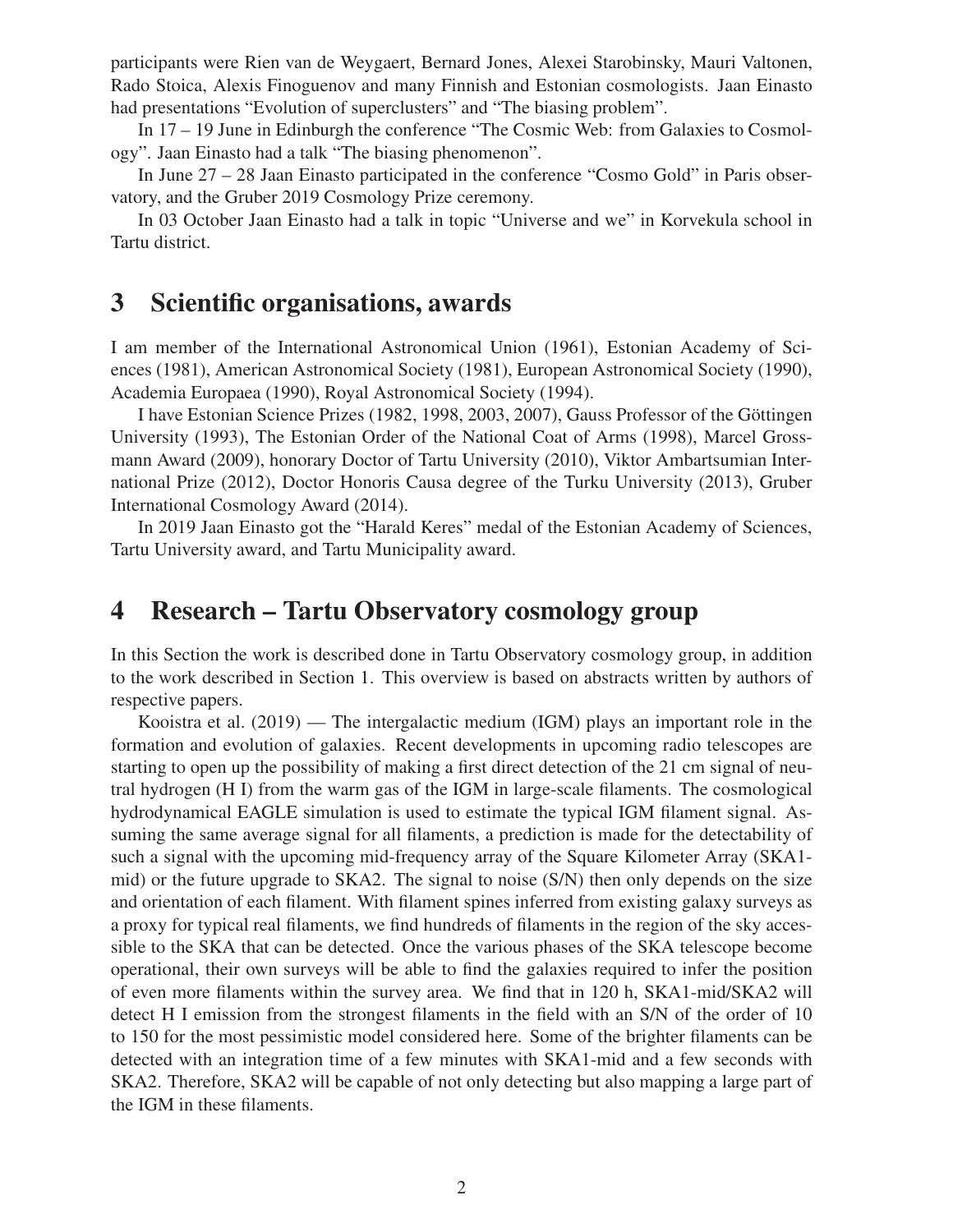Nogueira-Cavalcante et al. (2019) — Context. Between the blue cloud and the red sequence peaks on the galaxy colour-magnitude diagram there is a region sparsely populated by galaxies called the green valley. In a framework where galaxies mostly migrate on the colour-magnitude diagram from star forming to quiescent, the green valley is considered a transitional galaxy stage. The details of the processes that drive galaxies from star-forming to passive systems still remain unknown. Aims: We aim to measure the transitional timescales of nearby galaxies across the green valley, through the analysis of Galaxy Evolution Explorer and Javalambre Photometric of Local Universe Survey photometric data. Specifically, we seek to study the impact of bars on the quenching timescales. Methods: We developed a method that estimates empirically the star formation quenching timescales of green valley galaxies, assuming an exponential decay model of the star formation histories and through a combination of narrow and broad bands from the Javalambre Photometric of Local Universe Survey and Galaxy Evolution Explorer. We correlated these quenching timescales with the presence of bars. Results: We find that the Javalambre Photometric of Local Universe Survey colours F0395 -g and F0410 -g are sensitive to different star formation histories, showing, consequently, a clear correlation with the Dn(4000) and H $\delta$ , A spectral indices. We measured quenching timescales based on these colours and we find that quenching timescales obtained with our new approach are in agreement with those determined using spectral indices. We also compared the quenching timescales of green valley disc galaxies as a function of the probability of hosting a bar. We find that galaxies with high bar probability tend to quench their star formation slowly. Conclusions: We conclude that: (1) Javalambre Photometric of Local Universe Survey filters can be used to measure quenching timescales in nearby green valley galaxies; and (2) the resulting star formation quenching timescales are longer for barred green valley galaxies. Considering that the presence of a bar indicates that more violent processes (e.g. major mergers) are absent in host galaxies, we conclude that the presence of a bar can be used as a morphological signature for slow star formation quenching.

Gong et al. (2019) — It is well known that satellite galaxies are not isotropically distributed among their host galaxies as suggested by most interpretations of the  $\Lambda$  cold dark matter (ΛCDM) model. One type of anisotropy recently detected in the Sloan Digital Sky Survey (and seen when examining the distribution of satellites in the Local Group and in the Centaurus group) is a tendency to be so-called lopsided. Namely, in pairs of galaxies (like Andromeda and the Milky Way) the satellites are more likely to inhabit the region in between the pair, rather than on opposing sides. Although recent studies found a similar set-up when comparing pairs of galaxies in ΛCDM simulations indicating that such a set-up is not inconsistent with ΛCDM, the origin has yet to be explained. Here we examine the origin of such lopsided set-ups by first identifying such distributions in pairs of galaxies in numerical cosmological simulations, and then tracking back the orbital trajectories of satellites (which at  $z = 0$  display the effect). We report two main results: first, the lopsided distribution was stronger in the past and weakens towards  $z = 0$ . Secondly, the weakening of the signal is due to the interaction of satellite galaxies with the pair. Finally, we show that the  $z = 0$  signal is driven primarily by satellites that are on first approach, who have yet to experience a "flyby". This suggests that the signal seen in the observations is also dominated by dynamically young accretion events.

Ganeshaiah Veena et al. (2019) — We investigate the alignment of galaxies and haloes relative to cosmic web filaments using the EAGLE hydrodynamical simulation. We identify filaments by applying the NEXUS+ method to the mass distribution and the Bisous formalism to the galaxy distribution. Both return similar filamentary structures that are well aligned and that contain comparable galaxy populations. EAGLE haloes have an identical spin alignment with filaments as their counterparts in dark-matter-only simulations: a complex mass-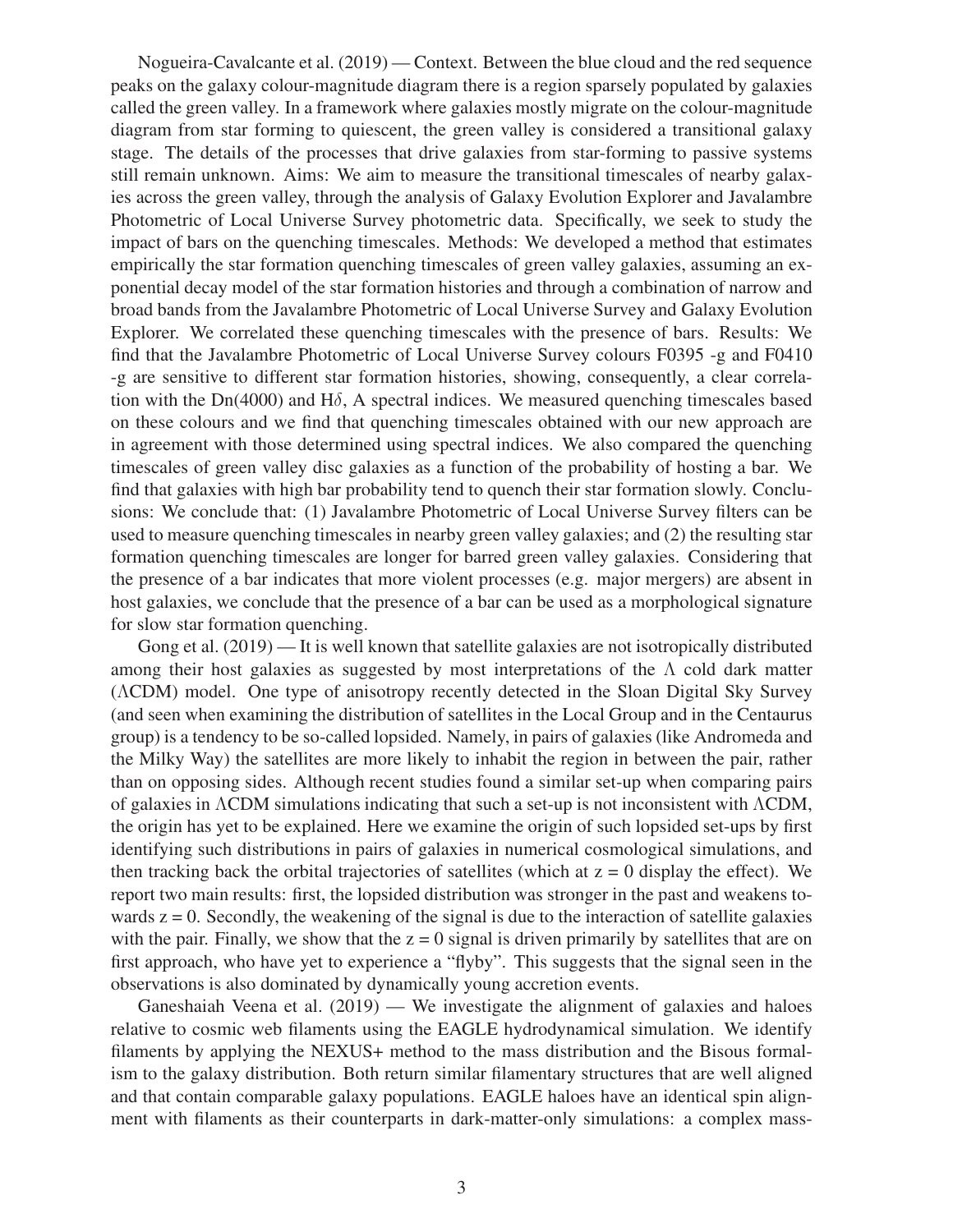dependent trend with low-mass haloes spinning preferentially parallel to and high-mass haloes spinning preferentially perpendicular to filaments. In contrast, galaxy spins do not show such a transition and have a propensity for perpendicular alignments at all masses, with the degree of alignment being largest for massive galaxies. This result is valid for both NEXUS+ and Bisous filaments. When splitting by morphology, we find that elliptical galaxies show a stronger orthogonal spin-filament alignment than spiral galaxies of similar mass. The same is true of their host haloes. Due to the misalignment between galaxy shape and spin, galaxy minor axes are oriented differently with filaments than galaxy spins. We find that the galaxies whose minor axis is perpendicular to a filament are much better aligned with their host haloes. This suggests that many of the same physical processes determine both the galaxy-filament and the galaxyhalo alignments. The volume of the EAGLE simulation is relatively small and many of the alignments we have found are weak; validation of our conclusions will require hydrodynamical simulations of significantly larger volumes.

Kipper et al. (2019a) — We study the effect of dynamical friction on globular clusters (GCs) and on the stars evaporated from the GCs (stellar streams) moving in the Galactic halo. Due to dynamical friction, the position of a GC as a stream progenitor starts to shift with respect to its original position in the reference frame of initial GC orbit. Therefore the stars that have evaporated at different times have different mean position with respect to the GC position. This shifting results in a certain asymmetry in stellar density distribution between the leading and trailing arms of the stream. The degree of the asymmetry depends on the characteristics of the environment in which the GC and the stream stars move. As GCs are located mainly in outer parts of a galaxy, this makes dynamical friction a unique probe to constrain the underlying dark matter spatial density and velocity distributions. For a GC NGC 3201 we compared our theoretical shift estimates with available observations. Due to large uncertainties in current observation data, we can only conclude that the derived estimates have the same order of magnitude.

Kruuse et al. (2019) — Context. Galaxy filaments are the dominant feature in the overall structure of the cosmic web. The study of the filamentary web is an important aspect in understanding galaxy evolution and the evolution of matter in the Universe. A map of the filamentary structure is an adequate probe of the web. Aims: We propose that photometric redshift galaxies are significantly positively associated with the filamentary structure detected from the spatial distribution of spectroscopic redshift galaxies. The long-term aim is to use the photometric galaxies in addition to spectroscopic galaxies to create a more detailed and far-reaching map of the filamentary structure. Methods: The catalogues of spectroscopic and photometric galaxies are seen as point-process realisations in a sphere, and the catalogue of filamentary spines is proposed to be a realisation of a random set in a sphere. The positive association between these sets was studied using a bivariate J-function, which is a summary statistics studying clustering. A quotient D was built to estimate the distance distribution of the filamentary spine to galaxies in comparison to the distance distribution of the filamentary spine to random points in 3-dimensional Euclidean space. This measure also gives a physical distance scale to the distances between filamentary spines and the studied sets of galaxies. In the 3-dimensional case, galaxies and random points are described as line of sights following through their positions on the sphere. Results: The bivariate J-function shows a statistically significant clustering effect in between filamentary spines and photometric redshift galaxies. The quotient D confirms the previous result that smaller distances exist with higher probability between the photometric galaxies and filaments. The trend of smaller distances between the objects grows stronger at higher redshift. Additionally, the quotient D for photometric galaxies gives a rough estimate for the filamentary spine width of about 1 Mpc. Conclusions: Photometric redshift galaxies are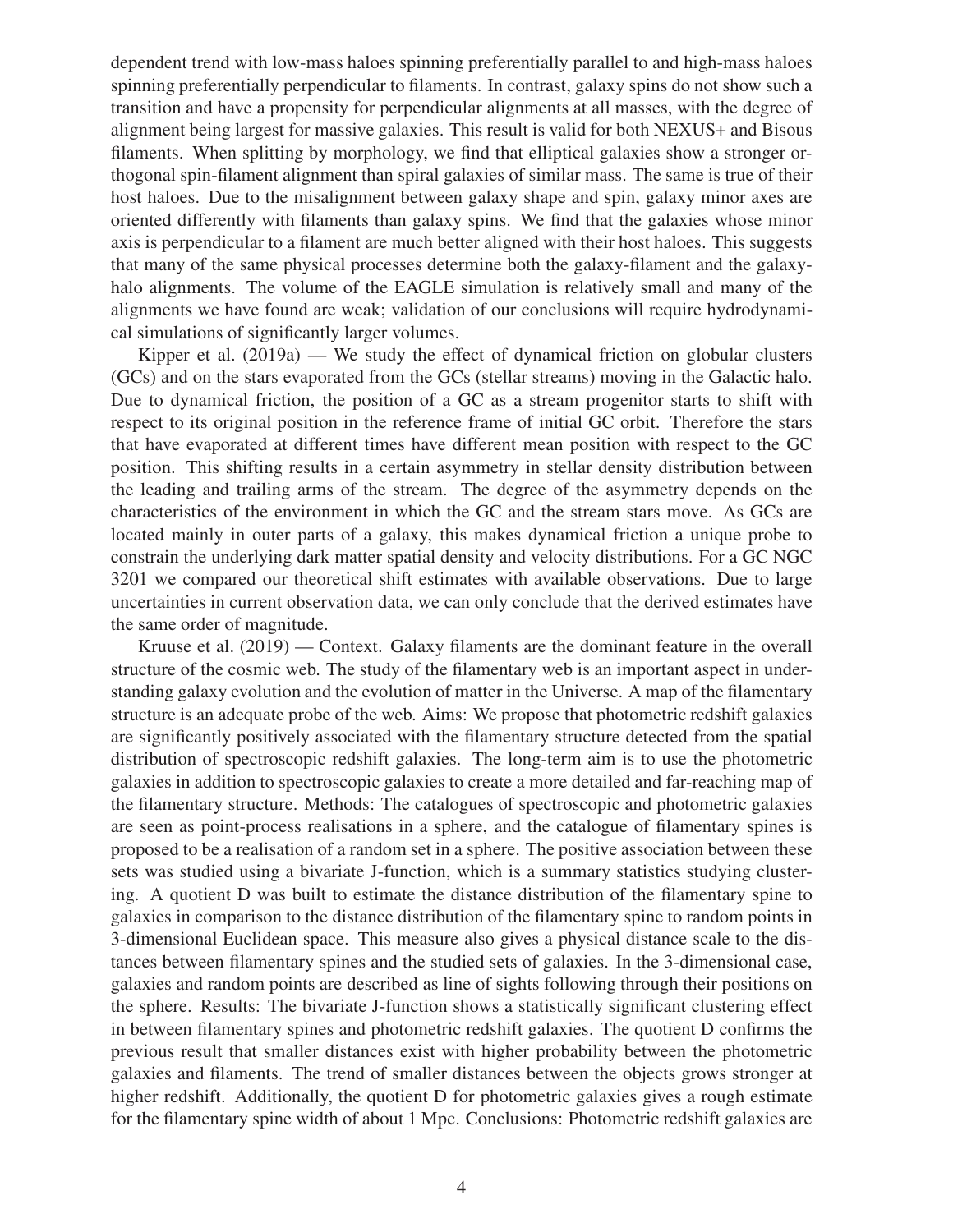positively associated with filamentary spines detected from the spatial distribution of spectroscopic galaxies. In addition to the spatial distribution of spectroscopic galaxies, the information embedded in the photometric galaxies could contribute greatly to the detection of cosmic web structures.

Wang et al. (2019) — It has been shown, both in simulations and observationally, that the tidal field of a large galaxy can torque its satellites such that the major axis of satellite galaxies points towards their hosts. This so-called 'shape alignment' has been observed in isolated Milky Way-like galaxies but not in 'Local Group'-like pairs. In this study, we investigate the shape alignment of satellite galaxies in galaxy pairs similar to the Local Group identified in the Sloan Digital Sky Survey Data Release 13 (SDSS DR13). By stacking tens of thousands of satellite galaxies around primary galaxy pairs, we find two statistically strong alignment signals. (1) The major axes of satellite galaxies located in the (projected) area between two primaries (the facing region) tend to be perpendicular to the line connecting the satellite to its host (tangential alignment), while (2) the major axes of satellite galaxies located in regions away from the other host (the away region) tend to be aligned with the line connecting the satellite to its host (radial alignment). These alignments are confirmed at  $5\sigma$  levels. The alignment signal increases with increasing primary brightness, decreasing pair separation, and decreasing satellite distance. The alignment signal is also found to be stronger in filamentary environments. These findings will shed light on understanding the mechanisms of how satellite galaxies are affected by the tidal field in galaxy pairs and will be useful for investigating galaxy intrinsic alignment in the analyses of weak gravitational lensing.

Richard et al. (2019) — The 4MOST Cosmology Redshift Survey (CRS) will perform stringent cosmological tests via spectroscopic clustering measurements that will complement the best lensing, cosmic microwave background and other surveys in the southern hemisphere. The combination of carefully selected samples of bright galaxies, luminous red galaxies, emissionline galaxies and quasars, totalling about 8 million objects over the redshift range  $z = 0.15$  to 3.5, will allow definitive tests of gravitational physics. Many key science questions will be addressed by combining CRS spectra of these targets with data from current or future facilities such as the Large Synoptic Survey Telescope, the Square Kilometre Array and the Euclid mission.

Finoguenov et al. (2019) — Groups and clusters of galaxies are a current focus of astronomical research owing to their role in determining the environmental effects on galaxies and the constraints they provide to cosmology. The eROSITA X-ray telescope on board the Spectrum Roentgen Gamma observatory will be launched in 2019 and will have completed eight scans of the full sky when 4MOST starts operating. The experiment will detect groups and clusters of galaxies through X-ray emission from the hot intergalactic medium. The purpose of the 4MOST eROSITA Galaxy Cluster Redshift Survey is to provide spectroscopic redshifts of the optical counterparts to the X-ray emission from 40 000 groups and clusters of galaxies so as to perform dynamical estimates of the total mass and to measure the properties of the member galaxies. The survey aims to obtain precise redshift measurements of the photometrically identified brightest cluster galaxies at redshift  $z > 0.7$ . At lower redshifts ( $z < 0.7$ ) the programme aims to sample over 15 member galaxies per cluster and enable dynamical mass measurements to calibrate the clusters for cosmological experiments. At  $z < 0.2$ , eROSITA will also detect X-ray emission from galaxy groups and filaments. 4MOST spectroscopic data from the survey will be used for optical identification of galaxy groups down to eROSITA's mass detection limits of 1013  $M_{\odot}$ , as well as the detection of the largest filaments for pioneering studies of their X-ray emission.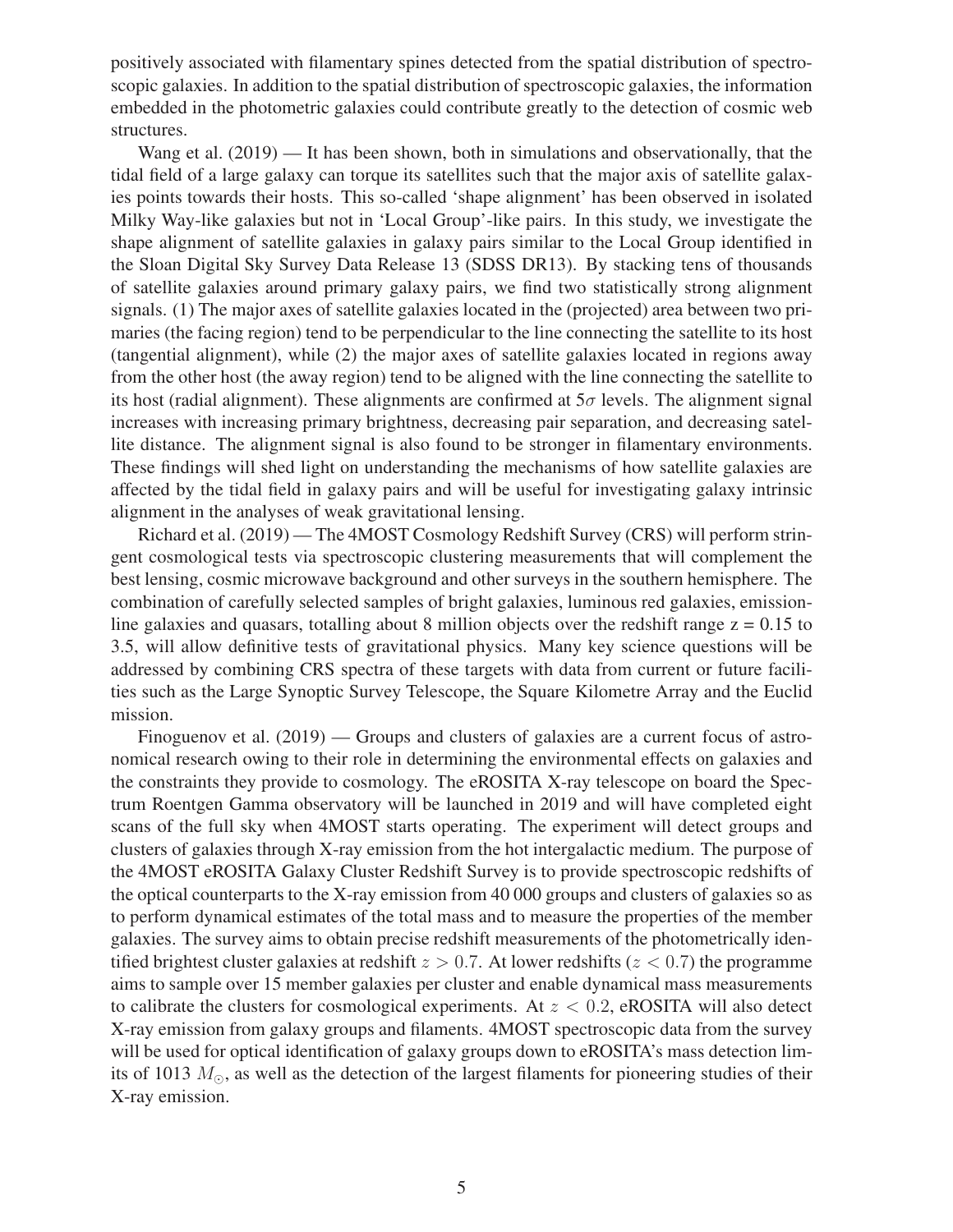Guiglion et al. (2019) — The current status of and motivation for the 4MOST survey strategy, as developed by the Consortium science team, are presented here. Key elements of the strategy are described, such as sky coverage, number of visits and total exposure times in different parts of the sky, and how to deal with different observing conditions. The task of organising the strategy is not simple, with many different surveys that have vastly different target brightnesses and densities, sample completeness levels, and signal-to-noise requirements. We introduce here a number of concepts that we will use to ensure all surveys are optimised. Astronomers who are planning to submit a Participating Survey proposal are strongly encouraged to read this article and any relevant 4MOST Survey articles in this issue of The Messenger such that they can optimally complement and benefit from the planned surveys of the 4MOST Consortium.

Walcher et al. (2019) — The 4MOST instrument is a multi-object spectrograph that will address Galactic and extragalactic science cases simultaneously by observing targets from a large number of different surveys within each science exposure. This parallel mode of operation and the survey nature of 4MOST require some distinct 4MOST- specific operational features within the overall operations model of ESO. The main feature is that the 4MOST Consortium will deliver, not only the instrument, but also contractual services to the user community, which is why 4MOST is also described as a facility. This white paper concentrates on information particularly useful to answering the forthcoming Call for Letters of Intent.

de Jong et al. (2019) — We introduce the 4-metre Multi-Object Spectroscopic Telescope (4MOST), a new high-multiplex, wide-field spectroscopic survey facility under development for the four-metre-class Visible and Infrared Survey Telescope for Astronomy (VISTA) at Paranal. Its key specifications are: a large field of view (FoV) of 4.2 square degrees and a high multiplex capability, with 1624 fibres feeding two low-resolution spectrographs  $(R = \lambda/\Delta\lambda = 6500)$ , and 812 fibres transferring light to the high-resolution spectrograph  $(R = 20000)$ . After a description of the instrument and its expected performance, a short overview is given of its operational scheme and planned 4MOST Consortium science; these aspects are covered in more detail in other articles in this edition of The Messenger. Finally, the processes, schedules, and policies concerning the selection of ESO Community Surveys are presented, commencing with a singular opportunity to submit Letters of Intent for Public Surveys during the first five years of 4MOST operations.

Kipper et al. (2019b) — We present a method to calculate gravitational potential gradients within regions containing few 10s of thousands stars with known phase space coordinates. The central idea of the method is to calculate orbital arcs for each star within a given region for a certain parametrized potential (gravitational acceleration) and to assume that position of each star on its orbital arc is a random variable with a uniform probability density in time. Thereafter, by combining individual probability densities of stars it is possible to calculate the overall probability density distribution and likelihood for a given region as a function of gravitational acceleration parameters. The likelihood has a maximum if the calculated probability distribution and the observed distribution of stars in phase space are consistent. This allows us to constrain gravitational accelerations and potential gradient values. The method assumes that phases of stars are mixed within the regions where stellar orbits are calculated. We tested the method for 12 small rectangular regions within simulated disc galaxy from Gaia Wiki. Tests show that even with a rather simple acceleration form the calculated accelerations in galactic plane coincide with their true values from simulation about 5 per cent, misalignment between the calculated and true acceleration vector directions is less than 1 deg (median values). The model can be used with the Milky Way Gaia complete solution data.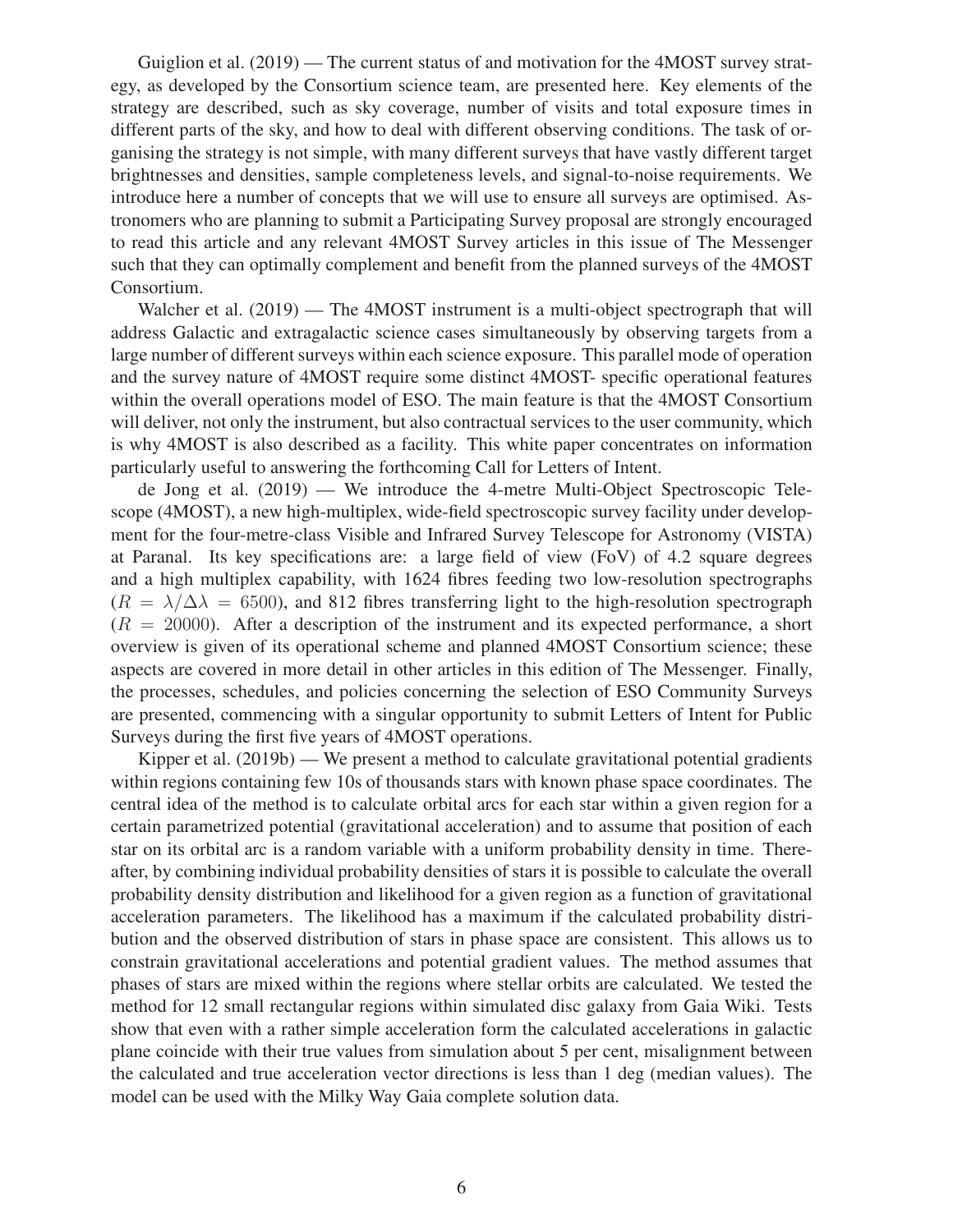Nevalainen et al.  $(2019)$  — The cosmological missing baryons at  $z < 1$  most likely hide in the hot ( $T \ge 105.5$  K) phase of the warm hot intergalactic medium (WHIM). While the hot WHIM is hard to detect due to its high ionisation level, the warm ( $T < 105.5$  K) phase of the WHIM has been very robustly detected in the far-ultraviolet (FUV) band. We adopted the assumption that the hot and warm WHIM phases are co-located and therefore used the FUVdetected warm WHIM as a tracer for the cosmologically interesting hot WHIM. We performed an X-ray follow-up in the sight line of the blazar PKS 2155-304 at the redshifts where previous FUV measurements of O VI, Si IV, and broad Lyman-alpha (BLA) absorption have indicated the existence of the warm WHIM. We looked for the O VII He $\alpha$  and O VIII Ly $\alpha$  absorption lines, the most likely hot WHIM tracers. Despite the very large exposure time ( $\approx$ 1 Ms), the Reflection Grating Spectrometer unit 1 (RGS1) on-board XMM-Newton data yielded no significant detection which corresponds to upper limits of log  $N(O VII(cm-2)) \le 14.5$ -15.2 and  $log N(O VIII(cm-2)) \le 14.5$ -15.2. An analysis of the data obtained with the combination of the Low Energy Transmission Grating (LETG) and the High Resolution Camera (HRC) on-board Chandra yielded consistent results. However, the data obtained with the LETG, combined with the Advanced CCD Imaging Spectrometer (ACIS) lead to the detection of an feature resembling an absorption line at  $\lambda \approx 20$  Å at simple one-parameter confidence level of 3.7 $\sigma$ , consistent with several earlier LETG/ACIS reports. Given the high statistical quality of the RGS1 data, the possibility of RGS1 accidentally missing the true line at  $\lambda \approx 20$  Å is very low: 0.006%. Neglecting this, the LETG/ACIS detection can be interpreted as  $Ly\alpha$  transition of O VIII at one of the redshifts ( $z \approx 0.054$ ) of FUV-detected warm WHIM. Given the very convincing X-ray spectral evidence for and against the existence of the  $\lambda \approx 20$  Å feature, we cannot conclude whether or not it is a true astrophysical absorption line. Considering cosmological simulations, the probability of the LETG/ACIS  $\lambda \approx 20$  Å feature being due to the astrophysical O VIII absorber co-located with the FUV-detected O VI absorber is at the very low level of  $\leq 0.1\%$ . We cannot completely rule out the very unlikely possibility that the LETG/ACIS 20  $\AA$  feature is due to a transient event located close to the blazar.

Hütsi et al. (2019) — Primordial black hole (PBH) dark matter (DM) nonlinear small-scale structure formation begins before the epoch of recombination, due to large Poisson density fluctuations. Those small-scale effects still survive today, distinguishing physics of PBH DM structure formation from the one involving weakly interacting massive particle DM. We construct an analytic model for the small-scale PBH velocities that reproduces the velocity floor seen in numerical simulations and investigate how these motions impact PBH accretion bounds at different redshifts. We find that the effect is small at the time of recombination, leaving the cosmic microwave background bounds on PBH abundance unchanged. However, already at  $z = 20$  the PBH internal motion significantly reduces their accretion due to the additional suppression, affecting the 21 cm bounds. Today the accretion bounds arising from dwarf galaxies or smaller PBH substructures are all reduced by the PBH velocity floor. We also investigate the feasibility for the PBH clusters to coherently accrete gas leading to a possible enhancement proportional to the cluster's occupation number, but find this effect to be insignificant for PBH around 10  $M_{\odot}$  or lighter. Those results should be reconsidered if the initial PBH distribution is not Poisson, for example, in the case of large initial PBH clustering.

Kashlinsky et al. (2019) — Next decade, new space- and ground-borne electromagnetic instruments, combined with concurrent theoretical efforts, should shed critical light on the link between primordial Black Holes and Dark Matter. We summarize the prospects to resolve this important issue with electromagnetic observations using instruments and tools expected in the 2020's.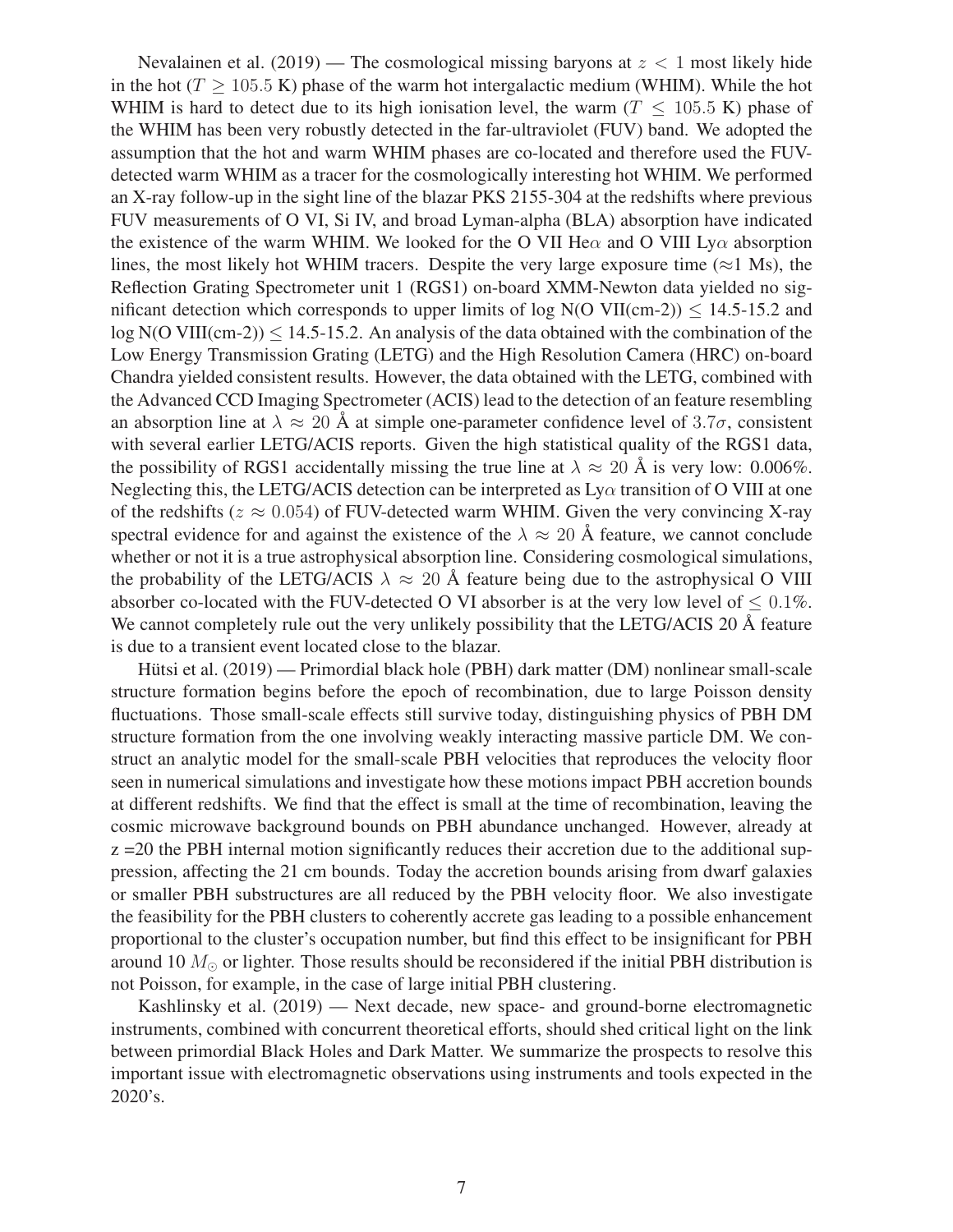Kalberla & Haud  $(2019)$  — Context. The interstellar medium (ISM) on all scales is full of structures that can be used as tracers of processes that feed turbulence. Aims: We used H I survey data to derive global properties of the angular power distribution of the local ISM. Methods: HI4PI observations on an nside = 1024 HEALPix grid and Gaussian components representing three phases, the cold, warm, and unstable lukewarm neutral medium (CNM, WNM, and LNM), were used for velocities  $|vLSR| \le 25$  km/s. For high latitudes  $|b| > 20^\circ$  we generated apodized maps. After beam deconvolution we fitted angular power spectra. Results: Power spectra for observed column densities are exceptionally well defined and straight in loglog presentation with 3D power law indices  $\gamma \geq -3$  for the local gas. For intermediate velocity clouds (IVCs) we derive  $\gamma = -2.6$  and for high velocity clouds (HVCs)  $\gamma = -2.0$ . Singlephase power distributions for the CNM, LNM, and WNM are highly correlated and shallow with  $\gamma = -2.5$  for multipoles  $l \le 100$ . Excess power from cold filamentary structures is observed at larger multipoles. The steepest single-channel power spectra for the CNM are found at velocities with large CNM and low WNM phase fractions. Conclusions: The phase space distribution in the local ISM is configured by phase transitions and needs to be described with three distinct different phases, being highly correlated but having distributions with different properties. Phase transitions cause locally hierarchical structures in phase space. The CNM is structured on small scales and is restricted in position-velocity space. The LNM as an interface to the WNM envelops the CNM. It extends to larger scales than the CNM and covers a wider range of velocities. Correlations between the phases are self-similar in velocity.

Adak et al. (2019) — The primary source of systematic uncertainty in the quest for the B-mode polarization of the Cosmic Microwave Background introduced by primordial gravitational waves is polarized thermal emission from Galactic dust. Therefore, accurate characterization and separation of the polarized thermal dust emission is an essential step in distinguishing such a faint CMB B-mode signal. We provide a modeling framework to simulate polarized thermal dust emission based on the model described in Ghosh et al. (2017), making use of both the Planck dust and Effelsberg-Bonn Hi surveys over the northern Galactic cap. Our seven-parameter dust model, incorporating three layers of Hi gas in different phases as a proxy of variable dust intensity and a phenomenological model of Galactic magnetic field, is able to reproduce both 1- and 2-point statistics of observed dust polarization maps seen by Planck at 353 GHz over a selected low-column density sky region in the northern Galactic cap. This work has important applications in assessing the accuracy of component separation methods and in quantifying the confidence level of separating polarized Galactic emission and the CMB B-mode signal, as is needed for ongoing and future CMB missions.

Aguado-Barahona et al. (2019) — Context. The second legacy catalog of Planck Sunyaev-Zeldovich (SZ) sources, hereafter PSZ2, provides the largest galaxy cluster sample selected by means of the SZ signature of the clusters in a full sky survey. In order to fully characterize this PSZ2 sample for cosmological studies, all the members should be validated and the physical properties of the clusters, including mass and redshift, should be derived. However, at the time of its publication, roughly 21% of the 1653 PSZ2 members had no known counterpart at other wavelengths. Aims: Here, we present the second and last year of observations of our optical follow-up program 128-MULTIPLE-16/15B (hereafter LP15), which has been developed with the aim of validating all the unidentified PSZ2 sources in the northern sky with declinations higher than  $\sim 15^{\circ}$  that have no correspondence in the first Planck catalog PSZ1. The description of the program and the first year of observations have been presented previously. Methods: The LP15 program was awarded 44 observing nights that were spread over two years with the Isaac Newton Telescope (INT), the Telescopio Nazionale Galileo (TNG), and the Gran Telescopio Canarias (GTC), all at Roque de los Muchachos Observatory (La Palma). Following the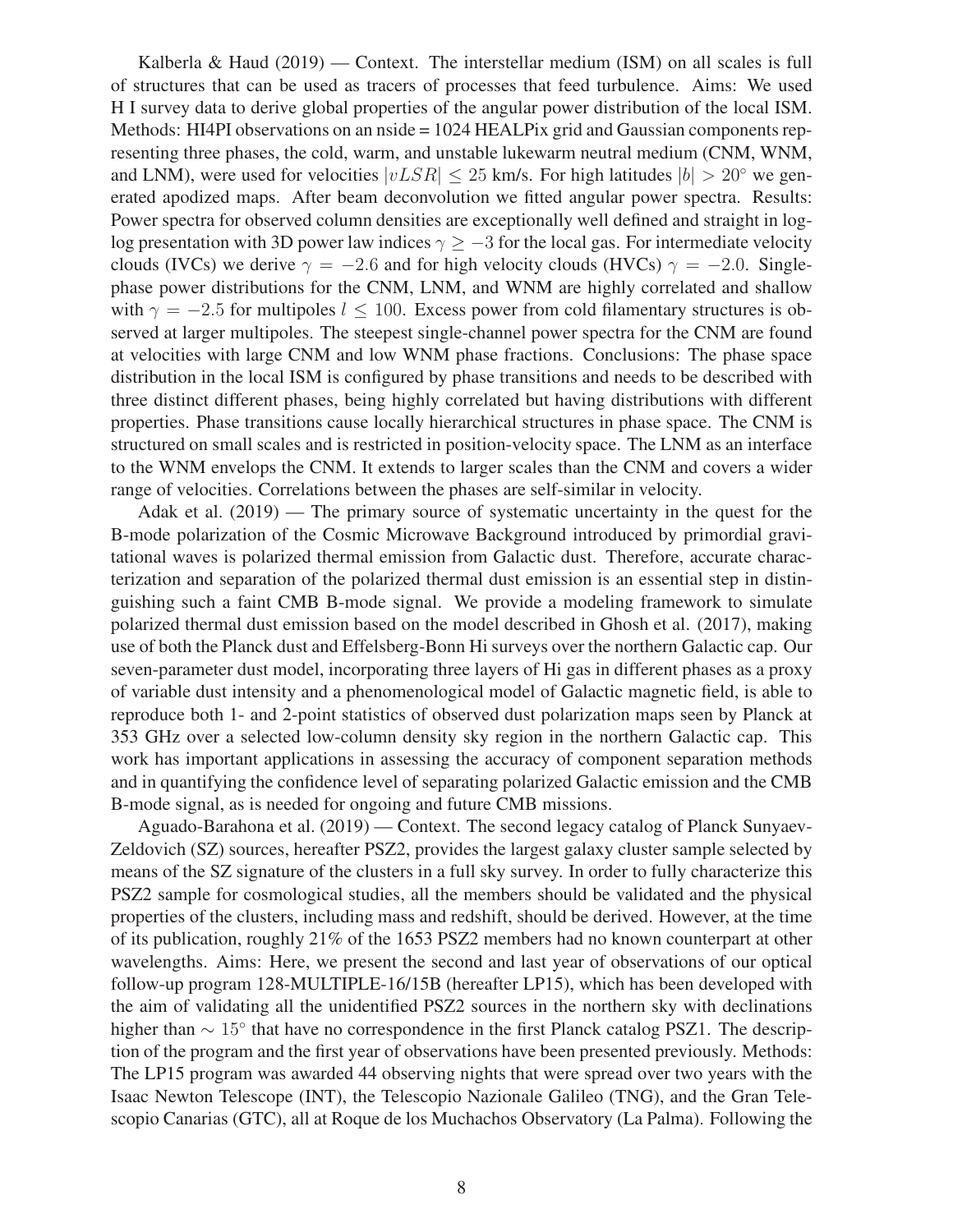same method as described previously, we performed deep optical imaging for more than 200 sources with the INT and spectroscopy for almost 100 sources with the TNG and GTC at the end of the LP15 program. We adopted robust confirmation criteria based on velocity dispersion and richness estimates for the final classification of the new galaxy clusters as the optical counterparts of the PSZ2 detections. Results: Here, we present the observations of the second year of LP15, as well as the final results of the program. The full LP15 sample comprises 190 previously unidentified PSZ2 sources. Of these, 106 objects were studied before, while the remaining sample (except for 6 candidates) has been completed in the second year and is discussed here. In addition to the LP15 sample, we here study 42 additional PSZ2 objects that were originally validated as real clusters because they matched a WISE or PSZ1 counterpart, but they had no measured spectroscopic redshift. In total, we confirm the optical counterparts for 81 PSZ2 sources after the full LP15 program, 55 of them with new spectroscopic information. Forty of these 81 clusters are presented in this paper. After the LP15 observational program the purity of the PSZ2 catalog has increased from 76.7% originally to 86.2%. In addition, we study the possible reasons for false detection, and we report a clear correlation between the number of unconfirmed sources and galactic thermal dust emission.

Streblyanska et al. (2019) — Aims: The second catalogue of Planck Sunyaev-Zeldovich (SZ) sources, hereafter PSZ2, is the largest sample of galaxy clusters selected through their SZ signature in the full sky. At the time of publication, 21% of these objects had no known counterpart at other wavelengths. Using telescopes at the Canary Island observatories, we conducted the long-term observational programme 128-MULTIPLE-16/15B (hereafter LP15), a large and complete optical follow-up campaign of all the unidentified PSZ2 sources in the northern sky, with declinations above  $\sim 15^{\circ}$  and no correspondence in the first Planck catalogue PSZ1. The main aim of LP15 is to validate all those SZ cluster candidates, and to contribute to the characterization of the actual purity and completeness of full Planck SZ sample. In this paper, we describe the full programme and present the results of the first year of observations. Methods: The LP15 programme was awarded 44 observing nights, spread over two years in three telescopes at the Roque de los Muchachos Observatory. The full LP15 sample comprises 190 previously unidentified PSZ2 sources. For each target, we performed deep optical imaging and spectroscopy. Our validation procedure combined this optical information with SZ emission as traced by the publicly available Planck Compton y-maps. The final classification of the new galaxy clusters as optical counterparts of the SZ signal is established according to several quantitative criteria based on the redshift, velocity dispersion, and richness of the clusters. Results: This paper presents the detailed study of 106 objects out of the LP15 sample, corresponding to all the observations carried out during the first year of the programme. We confirmed the optical counterpart for 41 new PSZ2 sources, 31 of them being validated using also velocity dispersion based on our spectroscopic information. This is the largest dataset of newly confirmed PSZ2 sources without any previous optical information. All the confirmed counterparts are rich structures (i.e. they show high velocity dispersion), and are well aligned with the nominal Planck coordinates (i.e. 70% of them are located at less than 3' distance). In total, 65 SZ sources are classified as unconfirmed, 57 of them being due to the absence of an optical over-density, and eight of them due to a weak association with the observed SZ decrement. Most of the sources with no optical counterpart are located at low galactic latitudes and present strong galactic cirrus in the optical images, the dust contamination being the most probable explanation for their inclusion in the PSZ2 catalogue.

Tartu Observatory cosmology group participated in preparation of J-PLUS: The Javalambre Photometric Local Universe Survey (Cenarro et al., 2019). The Javalambre Photometric Local Universe Survey (J-PLUS ) is an ongoing 12-band photometric optical survey, observing thou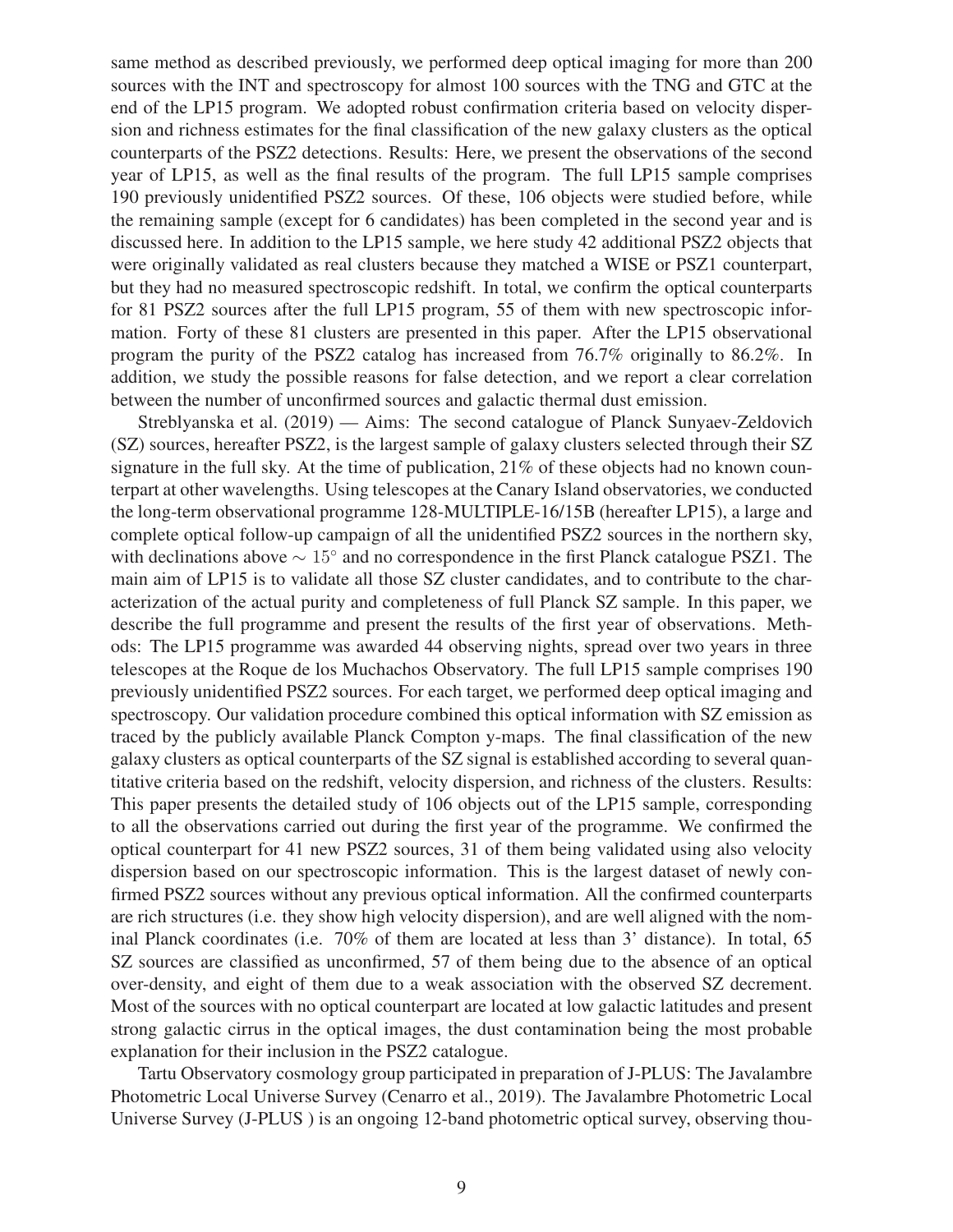sands of square degrees of the Northern Hemisphere from the dedicated JAST/T80 telescope at the Observatorio Astrofísico de Javalambre (OAJ). The T80Cam is a camera with a field of view of 2 deg2 mounted on a telescope with a diameter of 83 cm, and is equipped with a unique system of filters spanning the entire optical range (3500-10 000 Å). This filter system is a combination of broad-, medium-, and narrow-band filters, optimally designed to extract the rest-frame spectral features (the 3700-4000 Å Balmer break region,  $H\delta$ , Ca H+K, the G band, and the Mg b and Ca triplets) that are key to characterizing stellar types and delivering a low-resolution photospectrum for each pixel of the observed sky. With a typical depth of AB 21.25 mag per band, this filter set thus allows for an unbiased and accurate characterization of the stellar population in our Galaxy, it provides an unprecedented 2D photospectral information for all resolved galaxies in the local Universe, as well as accurate photo-z estimates (at the  $\delta z/(1+z) = 0.005 - 0.03$  precision level) for moderately bright (up to r  $\sim$  20 mag) extragalactic sources. While some narrow-band filters are designed for the study of particular emission features ([O II]/ $\lambda$ 3727, H $\alpha/\lambda$ 6563) up to  $z < 0.017$ , they also provide well-defined windows for the analysis of other emission lines at higher redshifts. As a result, J-PLUS has the potential to contribute to a wide range of fields in Astrophysics, both in the nearby Universe (Milky Way structure, globular clusters, 2D IFU-like studies, stellar populations of nearby and moderate-redshift galaxies, clusters of galaxies) and at high redshifts (emission-line galaxies at  $z \sim 0.77$ , 2.2, and 4.4, quasi-stellar objects, etc.). With this paper, we release the first 1000 deg2 of J-PLUS data, containing about 4.3 million stars and 3.0 million galaxies at  $r < 21$ mag. With a goal of 8500 deg2 for the total J-PLUS footprint, these numbers are expected to rise to about 35 million stars and 24 million galaxies by the end of the survey.

Nesci et al. (2019), (Wiedemair et al., 2019) — The photometric variability of ASASSN-18aan has been studied on 93 pairs of B and I plates of the Asiago Observatory archive. The plates were taken with the Schmidt 65/90 telescopes from 1967 to 1975. The star was found generally around B=17.5 mag, near the plate limit, but on four plates was definitely brighter. The I plates showed a light curve consistent with the B ones. We therefore confirm the cataclysmic-variable nature of this star, but the sampling is too sparse to firmly establish a recurrence time scale: a value of about 11 months is compatible with the present data. An X-ray counterpart was found in the Swift XRT archive, supporting the classification of the star. An optical spectrum taken in quiescence shows a clear emission at Halpha, as expected for a cataclysmic binary.

#### 5 List of collaborators

Elmo Tempel (PhD, Prof., head of Department of Physics of Galaxies and Cosmology); Jaan Einasto (Prof. DSc, science consultant); Enn Saar (DSc, leading scientist); Maret Einasto, DSc, senior scientist); Mirt Gramann (PhD, senior scientist); Urmas Haud (DSc, senior scientist); Gert Hütsi (PhD, senior scientist); Heidi Lietzen (PhD, senior scientist); Jukka Nevalainen (PhD, senior scientist); Jaan Pelt (PhD, senior scientist); Antti Tamm (PhD, senior scientist); Peeter Tenjes (DSc, senior scientist); Boris Deshev (MSc, scientist); Rain Kipper (PhD, scientist); Jaan Laur (PhD, scientist); Juhan Liivamägi (PhD, scientist); Taavi Tuvikene (PhD, scientist); Teet Kuutma (MSc, junior scientist); Maarja Kruuse (MSc, PhD student and junior scientist); Moorits Mihkel Muru (MSc, junior scientist); Toni Tuominen (MSc, junior scientist); Punyakoti Ganeshaiah Veena (MSc, junior scientist).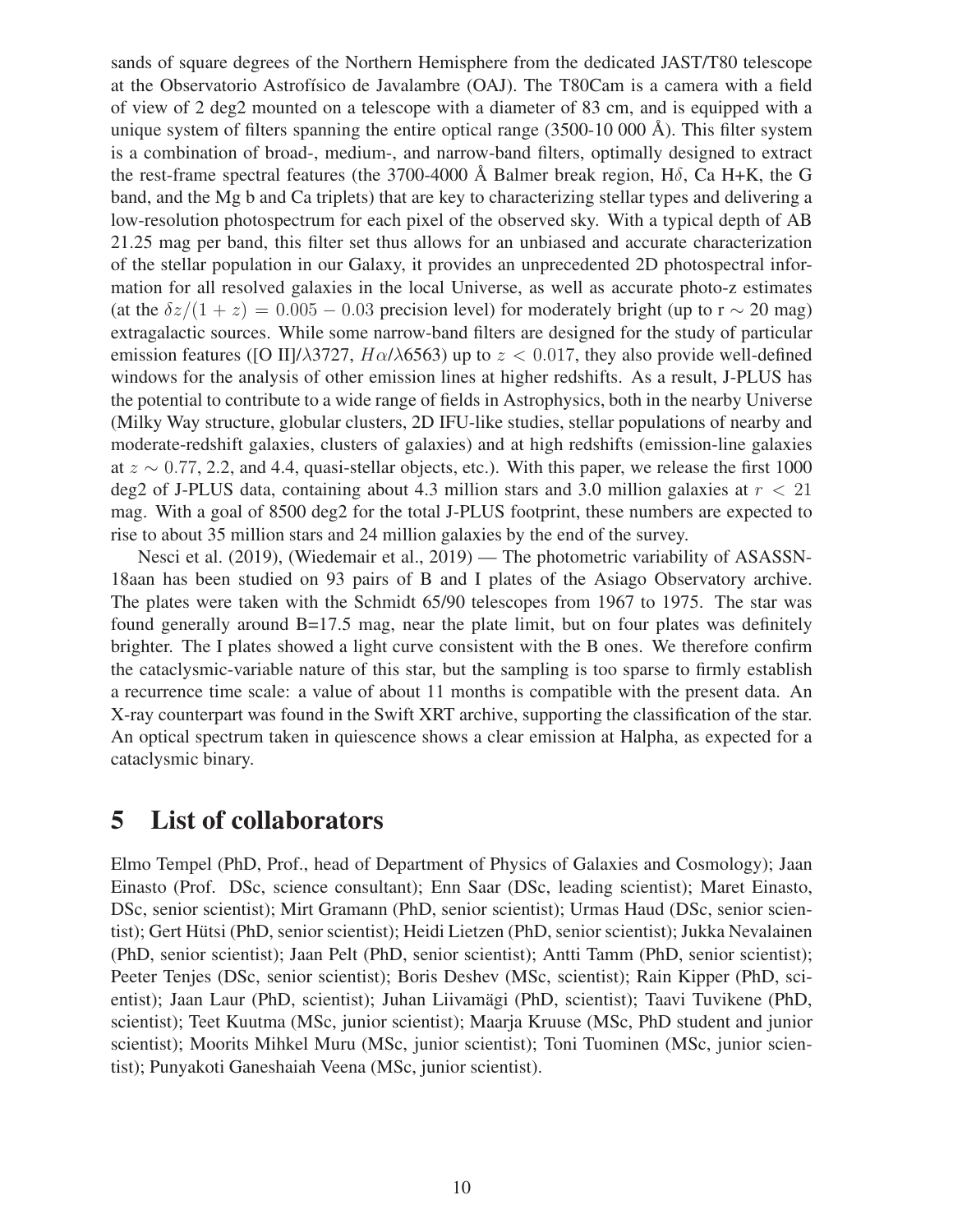## References

- Adak, D., Ghosh, T., Boulanger, F., Kalberla, P., Haud, U., Martin, P. G., Bracco, A., & Souradeep, T. 2019, *Dust polarization modeling at large-scale over the Northern Galactic cap using EBHIS and Planck data*, arXiv e-prints, arXiv:1906.07445
- Aguado-Barahona, A., Barrena, R., Streblyanska, A., Ferragamo, A., Rubiño-Martín, J. A., Tramonte, D., & Lietzen, H. 2019, *Optical validation and characterization of Planck PSZ2 sources at the Canary Islands observatories. II. Second year of LP15 observations*, A&A, 631, A148
- Cenarro, A. J., Moles, M., Cristóbal-Hornillos, D., Marín-Franch, A., Ederoclite, A., Varela, J., López-Sanjuan, C., Hernández-Monteagudo, C., Angulo, R. E., Vázquez Ramió, H., Viironen, K., Bonoli, S., Orsi, A. A., et al. 2019, *J-PLUS: The Javalambre Photometric Local Universe Survey*, A&A, 622, A176
- de Jong, R. S., Agertz, O., Berbel, A. A., Aird, J., Alexander, D. A., Amarsi, A., Anders, F., Andrae, R., Ansarinejad, B., Ansorge, W., Antilogus, P., Anwand -Heerwart, H., Arentsen, A., et al. 2019, *4MOST: Project overview and information for the First Call for Proposals*, The Messenger, 175, 3
- Einasto, J., Liivamägi, L. J., Suhhonenko, I., & Einasto, M. 2019a, *The biasing phenomenon*, A&A, 630, A62
- Einasto, J., Suhhonenko, I., Liivamägi, L. J., & Einasto, M. 2019b, *Evolution of superclusters in the cosmic web*, A&A, 623, A97
- Finoguenov, A., Merloni, A., Comparat, J., Nandra, K., Salvato, M., Tempel, E., Raichoor, A., Richard, J., Kneib, J. P., Pillepich, A., Sahlén, M., Popesso, P., Norberg, P., McMahon, R., & 4MOST Collaboration. 2019, *4MOST Consortium Survey 5: eROSITA Galaxy Cluster Redshift Survey*, The Messenger, 175, 39
- Ganeshaiah Veena, P., Cautun, M., Tempel, E., van de Weygaert, R., & Frenk, C. S. 2019, *The Cosmic Ballet II: spin alignment of galaxies and haloes with large-scale filaments in the EAGLE simulation*, MNRAS, 487, 1607
- Gong, C. C., Libeskind, N. I., Tempel, E., Guo, Q., Gottlöber, S., Yepes, G., Wang, P., Sorce, J., & Pawlowski, M. 2019, *The origin of lopsided satellite galaxy distribution in galaxy pairs*, MNRAS, 488, 3100
- Guiglion, G., Battistini, C., Bell, C. P. M., Bensby, T., Boller, T., Chiappini, C., Comparat, J., Christlieb, N., Church, R., Cioni, M. R. L., Davies, L., Dwelly, T., de Jong, R. S., et al. 2019, *4MOST Survey Strategy Plan*, The Messenger, 175, 17
- Hütsi, G., Raidal, M., & Veermäe, H. 2019, *Small-scale structure of primordial black hole dark matter and its implications for accretion*, Phys. Rev. D, 100, 083016
- Kalberla, P. M. W. & Haud, U. 2019, *Turbulent power distribution in the local interstellar medium*, A&A, 627, A112
- Kashlinsky, A., Ali-Haïmoud, Y., Clesse, S., Garcia-Bellido, J., Amendola, L., Wyrzykowski, L., Annis, J., Arbey, A., Arendt, R. G., Atrio-Barand ela, F., Bellomo, N., Belotskiy, K., Bernal, J. L., et al. 2019, *Electromagnetic probes of primordial black holes as dark matter*, BAAS, 51, 51